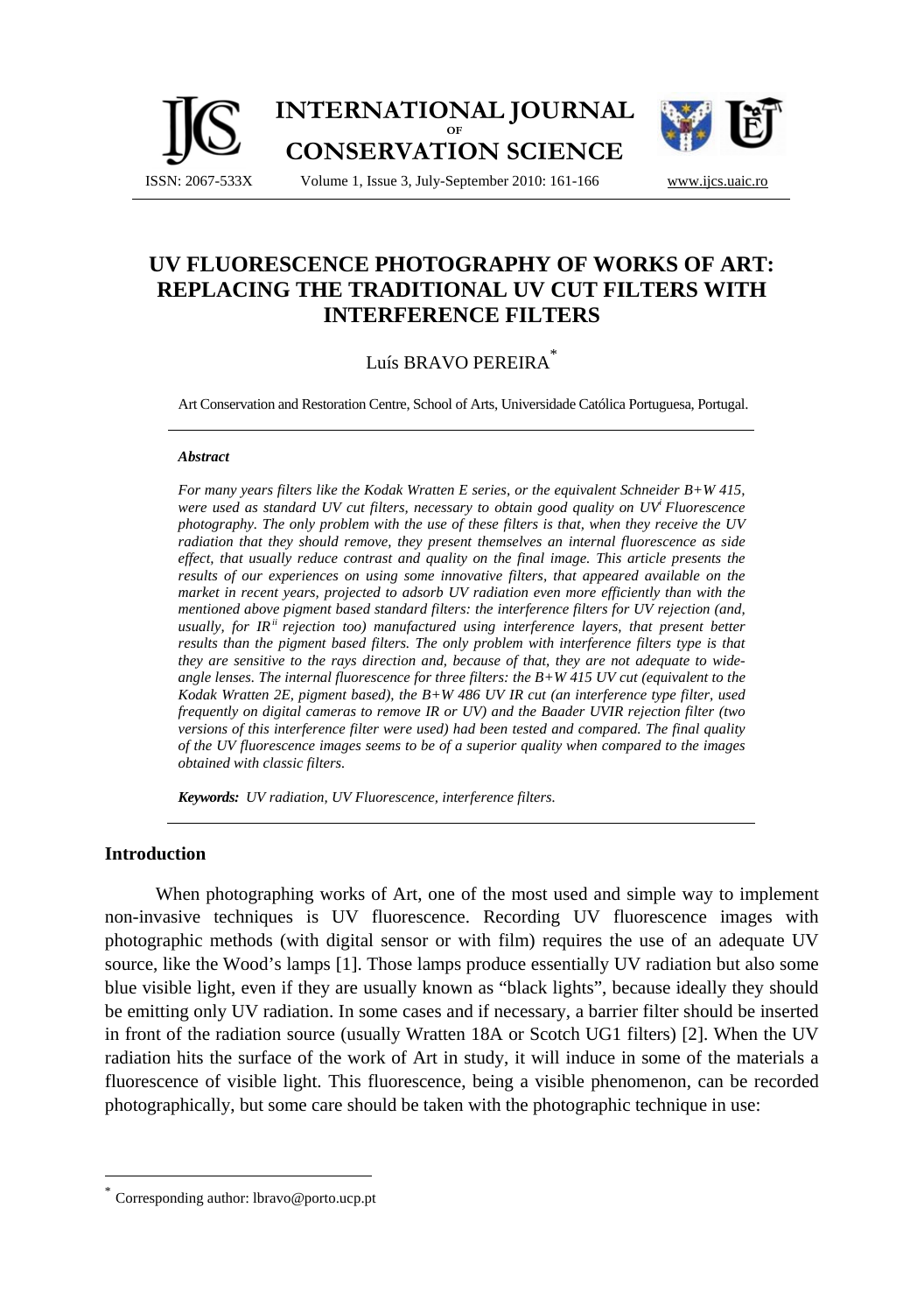- the "white balance" should be adequate to show, on the final image, a similar look to what human eye sees when observing directly the fluorescence in cause (usually daylight colour temperature is adequate);
- some authors recommend the use of a yellow filter, such as the Wratten 12 [2], to eliminate the blue 'leakage' common with many Wood's lamps and ultraviolet transmission filters [2];
- sometimes a pale cyan filter (10-20CC) is also recommended [2] by some authors as part of the barrier combination to absorb the slight red leakage of the Wratten 18A<sup>iii</sup>, when this filter is used;
- it is essential to avoid UV radiation from being recorded; this radiation is necessary to induce the fluorescence phenomenon but should not be recorded on the final image, because the reflected UV image shows a different type of information [3, 4] than what can be obtained with UV induced fluorescence<sup>iv</sup>.

 To avoid the strong UV radiation reaching the camera sensor or film, it is recommended to use a more efficient than the common "UV" or "Skylight" filter in front of the lens, and traditionally the recommended filters are the Kodak Wratten series E filters or some type of equivalent filter. In this case, the equivalent to a Wratten 2E made by Schneider with the brand B+W, the B+W 415 glass filter has been used. Those filters are efficient on removing UV radiation but all of them present a major inconvenient: their internal fluorescence too [2], emitting a yellow light when receiving UV radiation directly, and this can reduce the image quality. Some authors [2] recommend to use the filter on the rear of the lens instead, because this way the glass and anti-reflection layers of the lens elements will reduce the UV radiation, but this is way of holding the filters it is not possible to implement with the majority of filters and lenses in use by Art photographers.

 So, even if the Wratten 2 series filters (or other brand equivalents) were, for a long time, the standard recommended filters to reject strong UV radiation in fluorescence photography, they are not the best available today: nowadays there is a new kind of filters, that can remove efficiently the UV radiation without presenting the internal fluorescence inconvenience, and that is possible because instead of absorbing the unwanted radiation with pigments, they use interference layers to eliminate this same radiation.

However, the interference filters can present some inconveniences too:

- they should be hold perpendicularly to the lens axis to have maximum efficiency [[5]];
- because of this "angle efficiency" characteristic, they are not suited for lenses with a wide angle of view [[5]], otherwise the corners of the image will not be filtered efficiently;
- they are usually more expensive than the traditional filters.

 In the present article a comparison between different UV barrier filters has been performed, testing internal fluorescence susceptibility and there efficiency and quality on the resulting UV fluorescence image. The goal was not to compare exhaustively all available models on the market or quantify there efficiency with precise measurements, but simply to communicate to the scientific community the experience and (always subjective) validation by appreciation of the obtained images resulting from the use of two models of filters as replacements of the traditional Kodak Wratten 2 or there equivalents [6].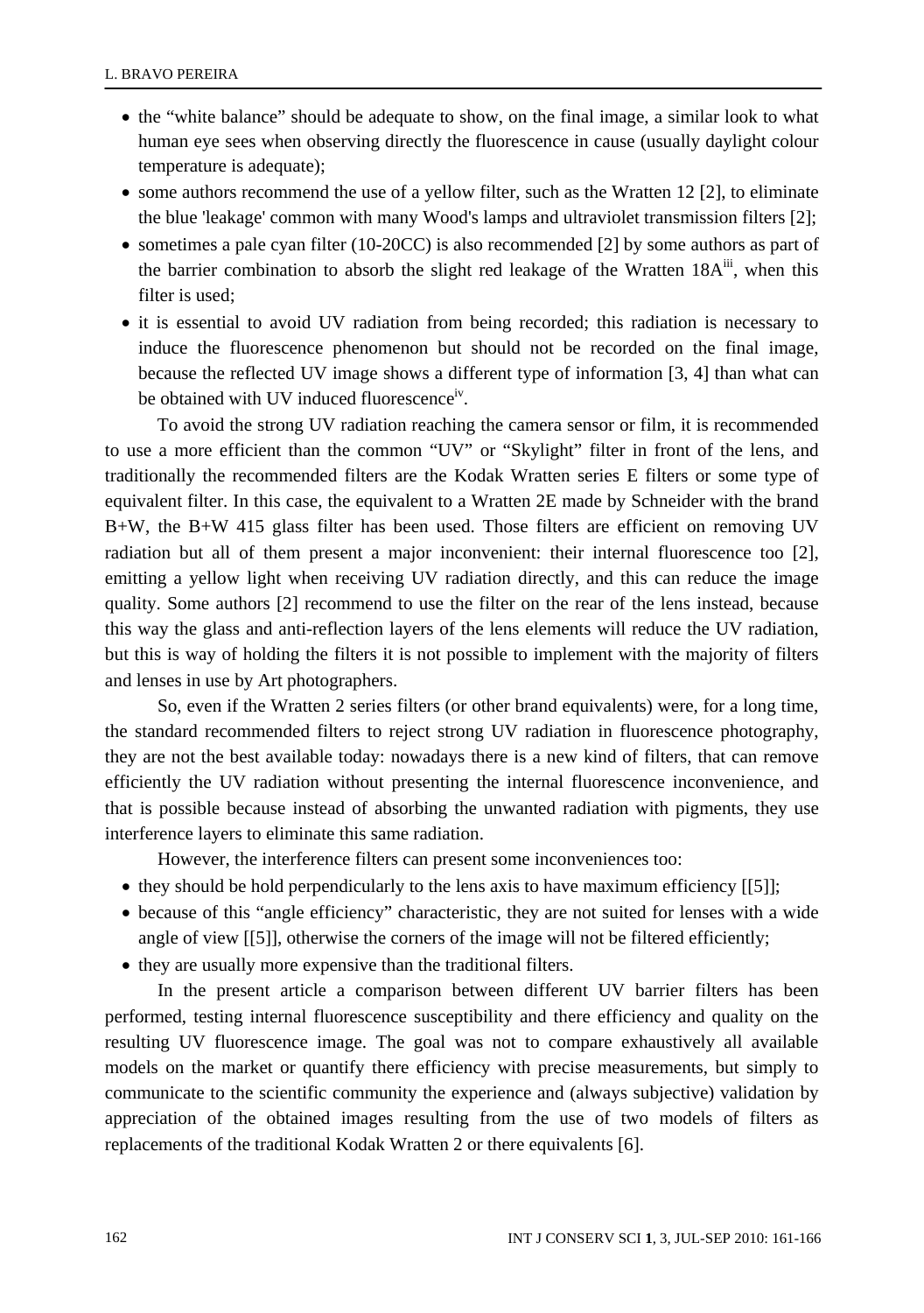## **Materials and Methods**

The three compared filters are:

- "B+W 415 Ultraviolet cut", a Wratten 2E equivalent made by Schneider;
- "B+W 486 UVIR cut", a recently introduced interference filter from the same provider [[7]], that removes UV and IR radiation, one of the most recommended today for use with modified cameras, like the Fuji IS Pro;
- "Baader UVIR Rejection filter" or "UVIR cut", an interference filter [[8]] that removes UV and IR radiation with a complex interference system of 39 (old type) or 44 (current type) dielectric coating layers; this filter, produced by Baader, a company of products for Astronomers, is developed to be used on telescopes, and therefore is available only at the maximum diameter of 48mm; the upgrade from 39 to the current 44 dielectric coating layers was to improve the anti-IR capability, a better characteristic on the current version when compared to the previous version but with no impact for rejecting UV when the filter is used for fluorescence photography.

The used illuminants are the following:

• Two General Electrics Wood's lamps (GE F20112 BLB, 20W, 60 cm long fluorescent tube Black light), 1 meter equidistant from the photographed target, one each side of the target and with an angle of circa 45 degrees relatively to the target.

The used targets:

- the filters described above (Fig. 1), used to demonstrate the presence/absence of internal UV induced fluorescence;
- a "mock-up" of a painting, that is to say, not a real "work of Art", but a simulation of a painting made of a blank canvas with acrylic paint and some synthetic varnish over the pictorial layer; this "painting" was made without any artistic purpose or value, but only to use it for demonstration purposes (Fig. 2). For ethical reasons we have decided not to use real Works of Art for demonstration or test purposes in the current article.

The lens used to capture all the images in this article:

• Nikon Micro-Nikkor 55mm f/2.8 AI-S lens.

The cameras used in the tests are:

- A Nikon D300, used only to capture the image of the filters fluorescence (Fig. 1); adjusted at f/8, iso400, 6 sec. exposure; "Daylight" white balance;
- A Nikon D70 DSLR<sup>V</sup> camera, to photograph the works of Art (Fig. 2); this model is currently used in our Restoration Center (since 2004, when it was first introduced on the market), adjusted at f/4, iso400, 3 sec. exposure; "Daylight" white balance.

Both cameras were configured shooting RAW<sup>vi</sup> files, Adobe RGB colour space, cameras configured to "Daylight" white balance, using the custom white balanced on the Adobe Photoshop ACR<sup>vii</sup> with a white non-fluorescent card as neutral reference (Fig. 1) and leaving with the preset daylight white balance (Fig. 2). Successively the files were resized, converted to sRGB colour space, cropped and saved as JPEG<sup>viii</sup> to include the images in this article. In the legends of the images (Fig. 1 and Fig. 2) the remaining relevant data is described in detail.

 The remaining steps for the methodology used to capture the images of fluorescence were the commonly recommended for works of Art [1, 2, 4, 6]: images captured on a photographic studio in complete darkness, using the black lights (as described above), the camera mounted on a sturdy tripod, triggered using camera's self timer or remote cable. Exposure was determined by internal camera centre-weighted photometer and compensated if necessary, when appreciating the resulting image and corresponding histogram on the DSLR screen.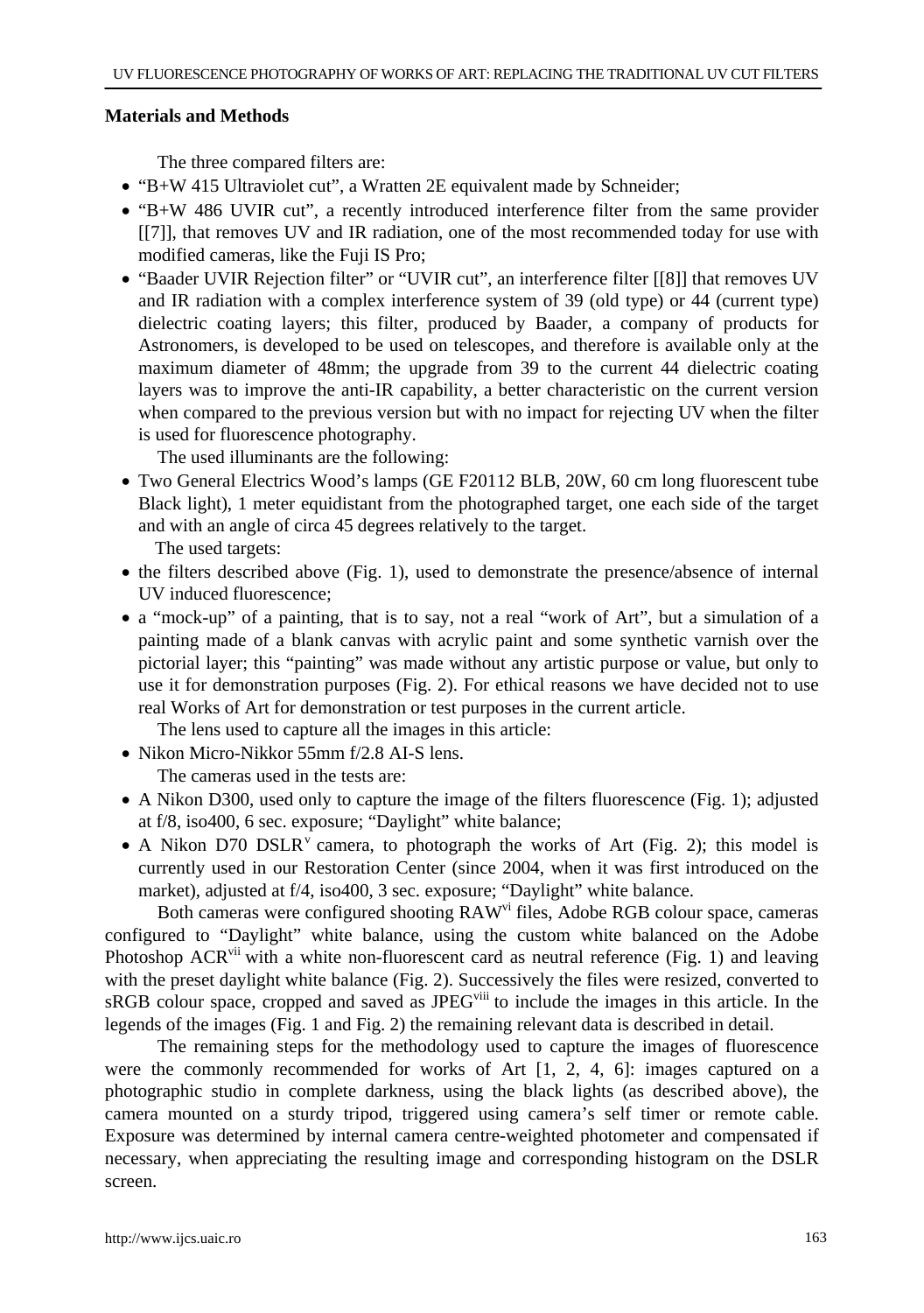#### **Results and Discussions**

In figure 1 one can appreciate the strong yellow fluorescence present on the  $B+W 415$ filter, a Kodak Wratten 2E equivalent, and the absence of internal fluorescence on the other filters (interference type B+W 486 and Baader UVIR rejection filter).

 The figure 2 (a, b and c) shows the results obtained when applying the filters for their practical use, mounted on a camera lens to reduce UV reaching the camera. The figure 2.d shows the same picture captured without filters mounted on the lens; here it is possible to assess the effect of undesired UV presence.



**Fig. 1.** From left to right: B+W 415 filter, glowing with internal fluorescence; B+W 486 interference filter; Baader UVIR rejection interference filter. Filters receiving direct UV radiation from Wood's lamps (for other relevant data from image capturing and post-production, please read "Materials and Methods").

 To capture the figure 1 demonstration, the filters were exposed to direct UV radiation. When using the filters mounted in front of a camera lens, in a real world practical use, and in some cases using a shade mounted after the filter, the quantity of UV rays can be reduced substantially and the filter fluorescence is not so strong as seen in the figure 1. But even like that there will always be present some undesired internal fluorescence that will impact the image quality, as seen in the figure 2.a.



**Fig. 2.** Painting receiving direct UV radiation from Wood's lamps (for other relevant data from image capturing and post-production, please read "Materials and Methods"): **a -** image captured with B+W 415 filter, b - image captured with B+W 486 UVIR cut filter,  $c$  - image captured with Baader UVIR rejection filter, d - image captured without any filter mounted on the lens.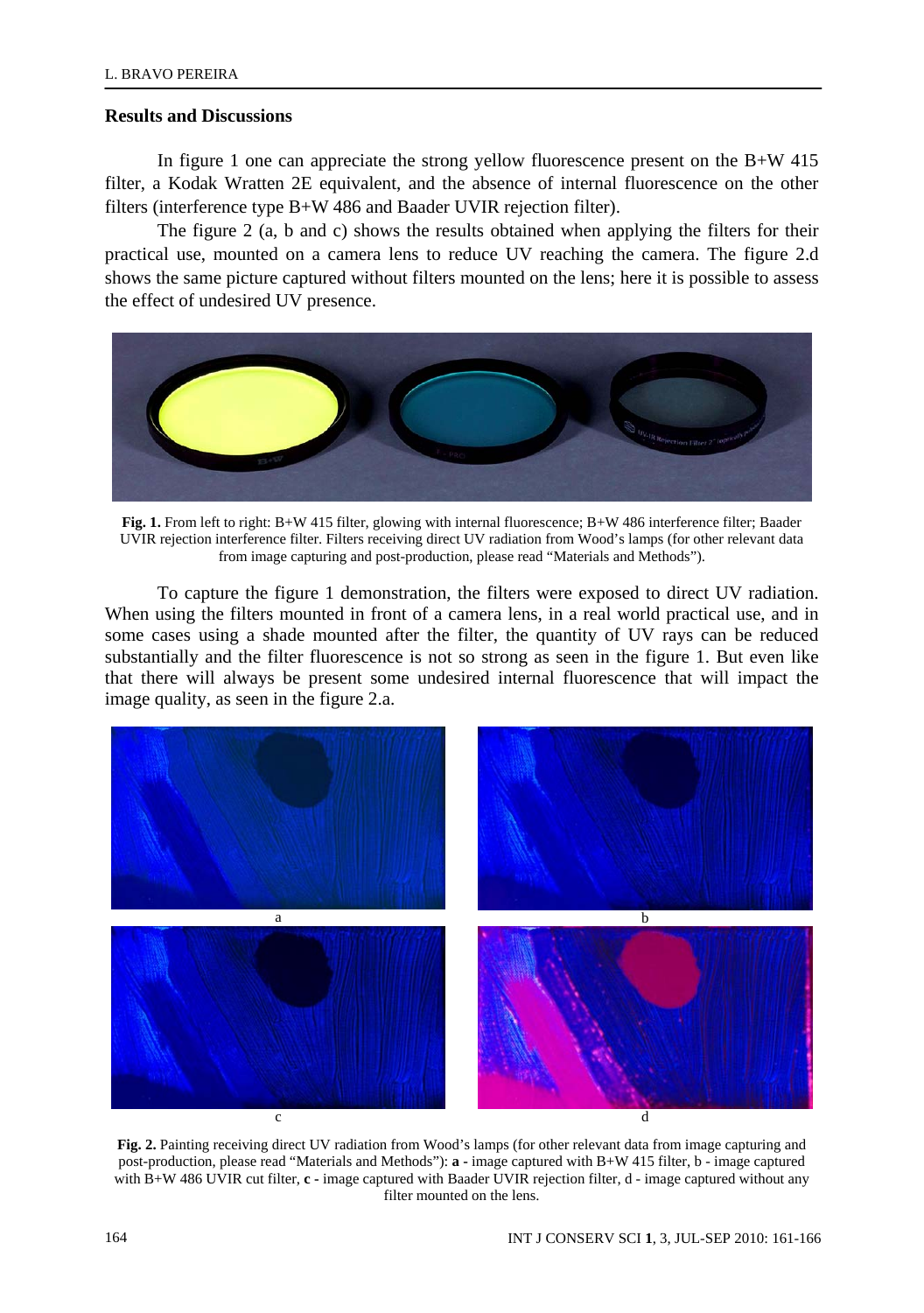#### **Conclusions**

With the same methodology previously used on  $B+W$  415 UV cut filter (equivalent to the Wratten 2E), on the images captured with the interference filters, a better overall contrast and image legibility were obtained, as one can appreciate in figure 2.b. and figure 2.c. It can be concluded that the internal fluorescence of the  $B+W 415$  filter, even when minimal, reduces the final quality of the resulting image (Fig. 2-A), even if it is preferred to not use any filter at all (Fig. 2-D).

 It seems more appropriate to use UV rejection interference filters than the traditional Wratten 2 type filters or equivalents, when the goal is to reject the UV radiation in fluorescence photography.

 Even like that, the interference filters have to be used with an appropriated technique, as mentioned above in the Introduction, but they are not a *Panacea* for general use in all the circumstances. However, when using DSLR cameras with DX sensors( $\alpha$ ) for UV fluorescence photography with 50 to 60mm focal length lenses, the interference filter shows very good results, better than the traditional filters.

 From our practice since 2007, when we needed to capture images of UV fluorescence we have preferred the use of an interference Baader UVIR rejection filter and we had almost give up the use of the B+W 415, because from the appreciation of the captured images, as mentioned before, we could obtain better results in this way. Since then we have accumulated a positive experience of photographing UV fluorescence with this new type of filters in some hundreds of paintings from different periods and techniques, not shown on this article $(\lambda)$ , with old natural varnishes, in some cases, or with synthetic varnishes applied, when the Works of Art are from a recent period or when they were undergone a previous restoration. Therefore, we believe that we have already an experience long enough to validate the use of interference filters as Wratten 2 series replacements.

#### **Acknowledgements**

 I would like to acknowledge my PhD Coordinators, the Professor Ana Calvo and the Professor Paulo Fiadeiro, for there constant support and to Fundação para a Ciência e Tecnologia in Portugal for the PhD grant SFRH / BD / 39192 / 2007.

## **References**

- [1] A. Aldrovandi, M. Picollo, **Metodi di documentazione e indagini non invasive sui dipinti**. Il Prato, Padova, 2001, pp. 67-85.
- [2] R. Williams, G. Williams, **Medical and Scientific Photography: Ultraviolet induced fluorescence: Filters**. [Online]. http://www.mediphoto.com.au/Article\_02/02d.html [Accessed: 25 Aug. 2010].
- [3] E. R. de La Rie. *Ultraviolet radiation fluorescence of paint and varnish layers*, **Scientific Examination of Easel Paintings** (coord. R. Van Schoutte, H. Verougstraete-Marcq) Strasbourg: Council of Europe, PACT 13, 1986, pp. 91-108.
- [4] L. A. Carcelén, A.G. Mozo, *Uso de la luz ultravioleta para el estudio del estado de conservación de la pintura de cabalette*, **Investigación en conservación y restauración – II Congreso del GEIIC**, 9th – 11th November 2005, Valencia, Spain, pp. 43-52.